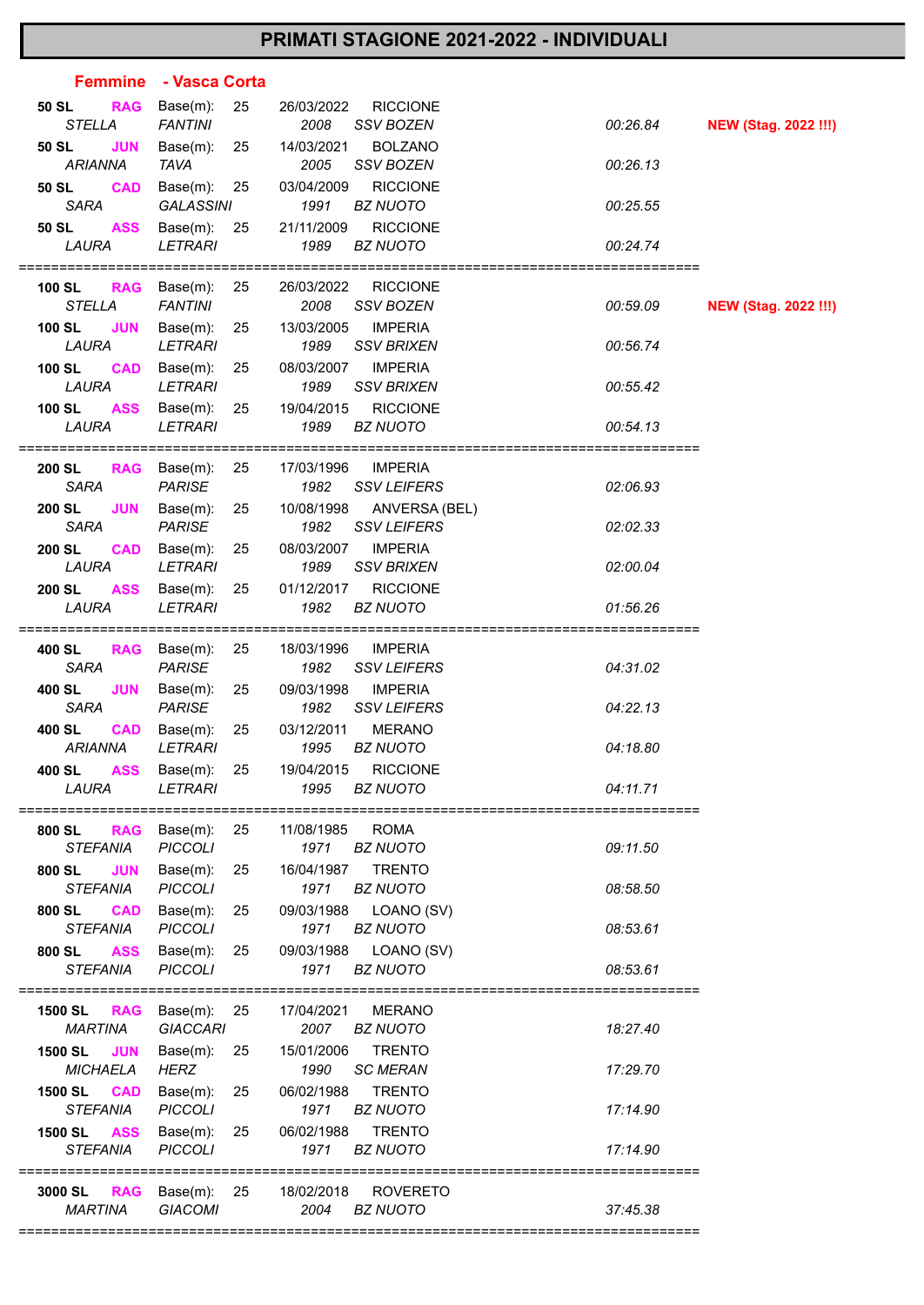| 5000 SL<br>Base(m):<br><b>JUN</b><br>25                                                   | 09/02/2020<br>Bolzano                                      |                                         |
|-------------------------------------------------------------------------------------------|------------------------------------------------------------|-----------------------------------------|
| LARA<br><b>BJELIC</b>                                                                     | 2004<br><b>BZ NUOTO</b>                                    | 63:36.20                                |
| 5000 SL<br><b>ASS</b><br>Base $(m)$ : 25                                                  | 09/02/2020<br><b>BOLZANO</b>                               |                                         |
| <b>SOFIA</b><br><b>PUSCEDDU</b>                                                           | 2000<br><b>BZ NUOTO</b>                                    | 59:54.18                                |
| Base $(m)$ : 25<br><b>RAG</b><br>50 DO                                                    | 14/10/2018<br>Immenstadt (D)                               |                                         |
| <b>ARIANNA</b><br><b>TAVA</b>                                                             | 2005<br>SSV BOZEN                                          | 00:29.91                                |
| <b>JUN</b><br>Base(m):<br>50 DO<br>25                                                     | 21/02/2020<br><b>TORINO</b>                                |                                         |
| <b>TAVA</b><br>ARIANNA                                                                    | <b>SSV BOZEN</b><br>2005                                   | 00:29.27                                |
| <b>CAD</b><br>Base(m):<br>25<br>50 DO<br>LAURA<br><b>LETRARI</b>                          | 08/03/2007<br><b>TRENTO</b><br><b>SSV BRIXEN</b><br>1989   | 00:28.33                                |
| <b>ASS</b><br>Base(m):<br>25<br>50 DO                                                     | <b>RICCIONE</b><br>21/11/2009                              |                                         |
| LAURA<br><b>LETRARI</b>                                                                   | 1989<br><b>BZ NUOTO</b>                                    | 00:27.07                                |
| =================                                                                         |                                                            |                                         |
| Base(m):<br>25<br>100 DO<br><b>RAG</b>                                                    | <b>BOLZANO</b><br>01/05/2019                               |                                         |
| <b>TAVA</b><br><b>ARIANNA</b><br>Base(m):<br>100 DO                                       | 2005<br>SSV BOZEN<br>27/03/2021<br><b>MERANO</b>           | 01:03.33                                |
| <b>JUN</b><br>25<br><b>TAVA</b><br><b>ARIANNA</b>                                         | <b>SSV BOZEN</b><br>2005                                   | 01:02.12                                |
| <b>CAD</b><br>Base(m):<br>100 DO<br>25                                                    | 24/04/2016<br>Riccione                                     |                                         |
| <b>MARIA CHIAI GIRARDI</b>                                                                | 1998<br><b>BZ NUOTO</b>                                    | 01:01.38                                |
| <b>ASS</b><br>100 DO<br>Base(m):<br>25                                                    | 24/10/2009<br><b>INNSBRUCK</b>                             |                                         |
| <b>LETRARI</b><br>LAURA                                                                   | <b>BZ NUOTO</b><br>1989                                    | 00:59.37                                |
| 25<br>200 DO<br>Base(m):<br><b>RAG</b>                                                    | <b>BOLZANO</b><br>03/03/2019                               |                                         |
| <b>TAVA</b><br><b>ARIANNA</b>                                                             | SSV BOZEN<br>2005                                          | 02:19.83                                |
| 200 DO<br><b>JUN</b><br>Base(m):<br>25                                                    | <b>TORINO</b><br>21/02/2020                                |                                         |
| <b>ARIANNA</b><br><b>TAVA</b>                                                             | 2005<br>SSV BOZEN                                          | 02:17.70                                |
| 200 DO<br><b>CAD</b><br>Base(m):<br>25                                                    | <b>RICCIONE</b><br>27/03/2022                              |                                         |
| LAURA<br><b>DEMA</b><br>200 DO<br><b>ASS</b><br>Base(m):<br>25                            | 2005<br><b>SSV BRUNECK</b><br>13/02/2022<br><b>BOLZANO</b> | 02:14.00<br><b>NEW (Stag. 2022 !!!)</b> |
|                                                                                           |                                                            |                                         |
| LAURA<br><b>LETRARI</b>                                                                   | 1989<br><b>BZ NUOTO</b>                                    | 02:11.75<br><b>NEW (Stag. 2022 !!!)</b> |
|                                                                                           |                                                            |                                         |
| <b>50 RA</b><br><b>RAG</b> Base(m):<br>25                                                 | MERANO<br>23/01/2021                                       |                                         |
| <b>ARIEL</b><br><b>STRAUDI</b>                                                            | 2007<br><b>SSV BRUNECK</b>                                 | 00:33.17                                |
| <b>50 RA JUN</b> Base(m): 25<br><b>FISSNEIDER</b><br>LISA                                 | 21/11/2009<br><b>RICCIONE</b><br>1994<br>BZ NUOTO          | 00:30.94                                |
| CAD Base(m): 25 08/12/2011 SZERZIN<br><b>50 RA</b>                                        |                                                            |                                         |
| <b>LISA</b><br><b>FISSNEIDER</b>                                                          | 1994 BZ NUOTO                                              | 00:30.82                                |
| <b>ASS</b><br>Base(m): 25<br><b>50 RA</b>                                                 | 12/12/2013 HERNING                                         |                                         |
| <b>LISA</b><br><b>FISSNEIDER</b>                                                          | 1994<br><b>BZ NUOTO</b>                                    | 00:30.39                                |
| Base $(m)$ : 25<br><b>100 RA</b><br><b>RAG</b>                                            | 01/05/2018 MERANO                                          |                                         |
| <b>JULIA</b><br>BERGER                                                                    | 2004<br><b>SC MERAN</b>                                    | 01:11.11                                |
| <b>100 RA</b><br><b>JUN</b><br>Base $(m)$ : 25                                            | 21/11/2009<br><b>RICCIONE</b>                              |                                         |
| <b>LISA</b><br><b>FISSNEIDER</b>                                                          | 1994<br><b>BZ NUOTO</b>                                    | 01:06.45                                |
| Base $(m)$ : 25<br><b>100 RA</b><br><b>CAD</b>                                            | 21/11/2009<br><b>RICCIONE</b>                              |                                         |
| <b>FISSNEIDER</b><br>LISA                                                                 | 1994<br><b>BZ NUOTO</b>                                    | 01:06.45                                |
| Base(m): 25 15/12/2013<br><b>100 RA</b><br><b>ASS</b><br><b>LISA</b><br><b>FISSNEIDER</b> | <b>HERNING</b><br>1994<br><b>BZ NUOTO</b>                  | 01:05.28                                |
|                                                                                           |                                                            |                                         |
| RAG Base(m): 25<br><b>200 RA</b>                                                          | 17/04/2021 MERANO                                          |                                         |
| <b>ARIEL</b><br><b>STRAUDI</b>                                                            | 2007 SSV BRUNECK                                           | 02:34.34                                |
| <b>JUN</b><br>Base(m): 25<br><b>200 RA</b><br><b>LISA</b><br><b>FISSNEIDER</b>            | 24/10/2009<br><b>INNSBRUCK</b><br><b>BZ NUOTO</b><br>1994  | 02:30.04                                |
| Base(m): 25<br><b>200 RA</b><br><b>CAD</b>                                                | 03/08/2011<br>Ostia                                        |                                         |
| <b>LISA</b><br><b>FISSNEIDER</b>                                                          | 1994<br><b>BZ NUOTO</b>                                    | 02:22.45                                |
| <b>200 RA</b><br>Base $(m)$ : 25<br><b>ASS</b>                                            | 13/12/2013 HERNING                                         |                                         |
| <b>LISA</b><br><b>FISSNEIDER</b>                                                          | 1994<br><b>BZ NUOTO</b>                                    | 02:21.18                                |
| Base(m): 25<br><b>RAG</b><br>50 FA                                                        | 19/01/2019 SPITAL (A)                                      |                                         |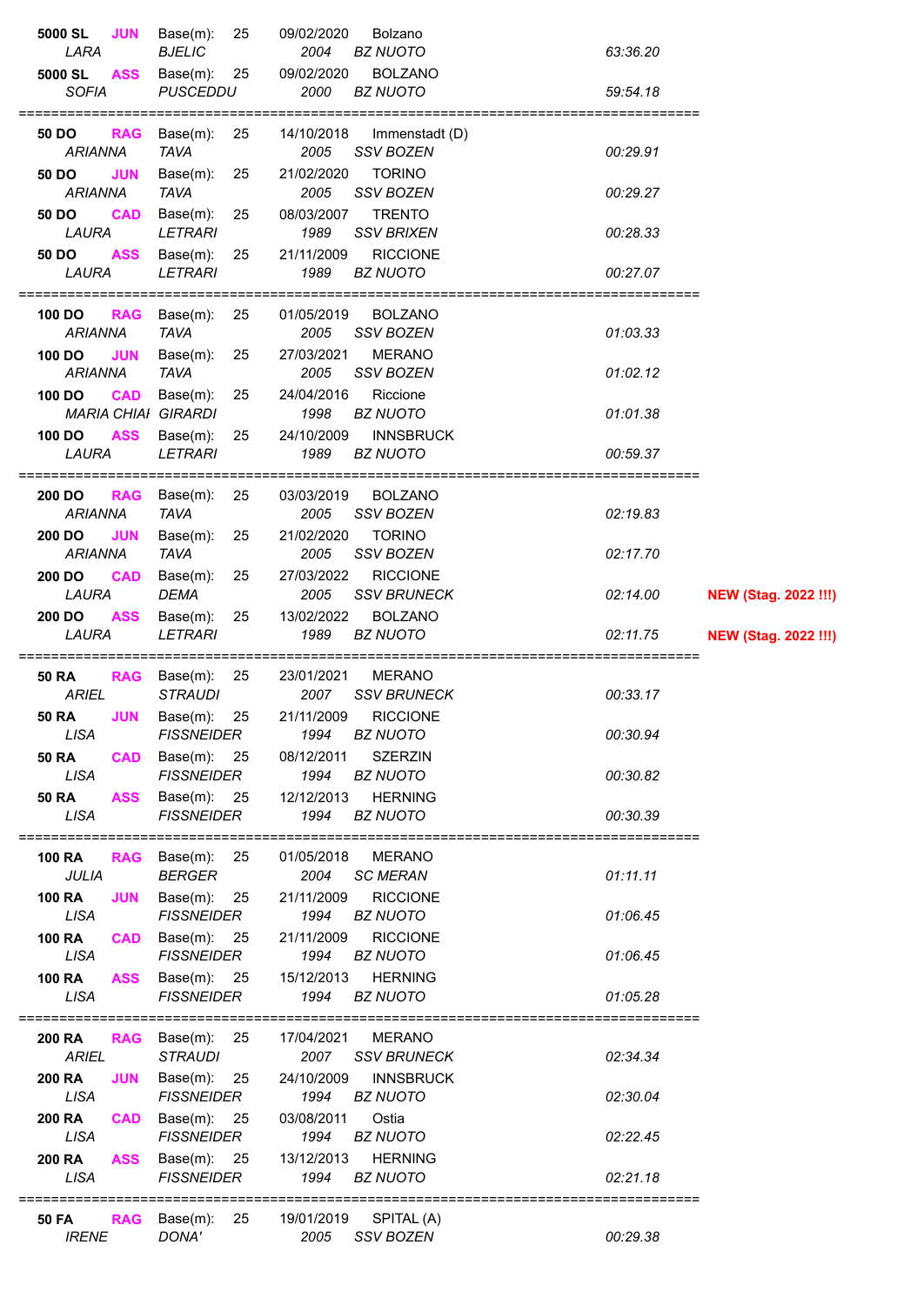| <b>50 FA</b><br><b>JUN</b><br><b>ARIANNA</b>  | Base(m):<br>25<br><b>LETRARI</b>             | 20/12/2009<br>1995 | <b>TRENTO</b><br><b>BZ NUOTO</b>      | 00:27.79 |                             |
|-----------------------------------------------|----------------------------------------------|--------------------|---------------------------------------|----------|-----------------------------|
| <b>CAD</b><br>50 FA                           | Base(m):<br>25                               | 22/03/2013         | <b>RICCIONE</b>                       |          |                             |
| <b>ARIANNA</b>                                | <b>LETRARI</b>                               | 1995               | <b>BZ NUOTO</b>                       | 00:27.37 |                             |
| <b>ASS</b><br><b>50 FA</b>                    | Base(m):<br>25                               | 21/11/2009         | <b>RICCIONE</b>                       |          |                             |
| LAURA                                         | <b>LETRARI</b>                               | 1989               | <b>BZ NUOTO</b>                       | 00:25.84 |                             |
| 100 FA                                        | <b>RAG</b> Base(m):<br>- 25                  | 03/04/2009         | <b>RICCIONE</b>                       |          |                             |
| <b>ARIANNA</b>                                | <b>LETRARI</b>                               | 1995               | <b>BZ NUOTO</b>                       | 01:03.77 |                             |
| <b>JUN</b><br><b>100 FA</b>                   | Base(m):<br>25                               | 25/03/2011         | Riccione                              |          |                             |
| ARIANNA                                       | <b>LETRARI</b>                               | 1995               | <b>BZ NUOTO</b>                       | 01:00.96 |                             |
| <b>100 FA</b><br><b>CAD</b><br><b>ARIANNA</b> | Base(m):<br>25<br><b>LETRARI</b>             | 18/12/2011<br>1995 | Trento<br><b>BZ NUOTO</b>             | 01:00.33 |                             |
| <b>100 FA</b><br><b>ASS</b>                   | Base(m):<br>25                               | 21/12/2001         | <b>IMPERIA</b>                        |          |                             |
| <b>SARA</b>                                   | <b>PARISE</b>                                | 1982               | <b>SSV LEIFERS</b>                    | 00:59.23 |                             |
|                                               |                                              |                    |                                       |          |                             |
| 200 FA                                        | RAG Base(m): 25                              | 01/03/2019         | <b>BOLZANO</b>                        |          |                             |
| <b>NICOL</b><br><b>JUN</b><br><b>200 FA</b>   | <b>ANDREASI</b><br>Base(m):<br>25            | 2005<br>23/03/2018 | <b>BZ NUOTO</b><br><b>RICCIONE</b>    | 02:26.51 |                             |
| <b>NICOLE</b>                                 | <b>STRAUDI</b>                               | 2002               | <b>BZ NUOTO</b>                       | 02:16.10 |                             |
| <b>CAD</b><br><b>200 FA</b>                   | 25<br>Base(m):                               | 23/03/2018         | <b>RICCIONE</b>                       |          |                             |
| <b>NICOLE</b>                                 | <b>STRAUDI</b>                               | 2002               | <b>BZ NUOTO</b>                       | 02:16.10 |                             |
| <b>200 FA</b><br><b>ASS</b>                   | Base(m):<br>25                               | 09/04/2017         | <b>RICCIONE</b>                       |          |                             |
| ARIANNA                                       | <b>LETRARI</b>                               | 1995               | <b>BZ NUOTO</b>                       | 02:11.13 |                             |
| <b>100 MX</b>                                 | 25<br><b>RAG</b> Base(m):                    | 12/02/2022         | <b>BOLZANO</b>                        |          |                             |
| <b>STELLA</b>                                 | <b>FANTINI</b>                               | 2008               | SSV BOZEN                             | 01:06.30 | <b>NEW (Stag. 2022 !!!)</b> |
| 100 MX<br><b>JUN</b>                          | Base(m):<br>25                               | 21/03/2021         | <b>BOLZANO</b>                        |          |                             |
| <b>ARIANNA</b>                                | <b>TAVA</b>                                  | 2005               | <b>SSV BOZEN</b>                      | 01:04.92 |                             |
| <b>100 MX</b><br><b>CAD</b><br>LAURA          | Base(m):<br>25<br><b>LETRARI</b>             | 17/02/2007<br>1989 | Bolzano<br><b>SSV BRIXEN</b>          | 01:03.12 |                             |
| 100 MX<br><b>ASS</b>                          | 25<br>Base(m):                               | 21/11/2009         | <b>RICCIONE</b>                       |          |                             |
| LAURA                                         | <b>LETRARI</b>                               | 1989               | <b>BZ NUOTO</b>                       | 00:59.82 |                             |
|                                               | ==================                           |                    | =========================             |          |                             |
| <b>200 MX</b><br><b>SOFIA</b>                 | 25<br><b>RAG</b> Base(m):<br><b>PUSCEDDU</b> | 22/03/2014<br>2000 | <b>RICCIONE</b><br><b>SSV LEIFERS</b> | 02:23.61 |                             |
| <b>200 MX</b><br><b>JUN</b>                   | Base(m): 25                                  | 01/04/2016         | <b>RICCIONE</b>                       |          |                             |
| <b>SOFIA</b>                                  | <b>PUSCEDDU</b>                              | 2000               | <b>SSV LEIFERS</b>                    | 02:18.97 |                             |
| <b>200 MX</b>                                 | $CAD$ Base(m): 25                            | 08/03/2007         | <b>IMPERIA</b>                        |          |                             |
| LAURA<br><b>ASS</b><br><b>200 MX</b>          | <b>LETRARI</b><br>Base(m):<br>25             | 1989<br>01/12/2017 | <b>SSV BRIXEN</b><br><b>RICCIONE</b>  | 02:13.68 |                             |
| LAURA                                         | <b>LETRARI</b>                               | 1989               | <b>BZ NUOTO</b>                       | 02:09.72 |                             |
|                                               |                                              |                    |                                       |          |                             |
| 400 MX                                        | RAG Base(m): 25                              | 21/03/2014         | <b>RICCIONE</b>                       |          |                             |
| <b>SOFIA</b><br><b>JUN</b><br>400 MX          | <b>PUSCEDDU</b><br>Base $(m)$ : 25           | 2000<br>21/02/2016 | <b>SSV LEIFERS</b><br><b>BRESCIA</b>  | 05:02.32 |                             |
| <b>SOFIA</b>                                  | <b>PUSCEDDU</b>                              | 2000               | <b>SSV LEIFERS</b>                    | 04:48.05 |                             |
| 400 MX<br><b>CAD</b>                          | Base(m): 25                                  | 23/03/2013         | <b>RICCIONE</b>                       |          |                             |
| <b>ARIANNA</b>                                | <b>LETRARI</b>                               | 1995               | <b>BZ NUOTO</b>                       | 04:48.00 |                             |
| <b>ASS</b><br>400 MX<br>LAURA                 | Base(m):<br>25<br><b>LETRARI</b>             | 04/02/2017<br>1995 | Bolzano<br><b>BZ NUOTO</b>            | 04:43.28 |                             |
|                                               |                                              |                    |                                       |          |                             |
| Maschi                                        | - Vasca Corta                                |                    |                                       |          |                             |
| 50 SL                                         | RAG Base(m): 25                              | 12/19/2021         | <b>BOLZANO</b>                        |          |                             |
|                                               | LUCA ANTON SCAMPICCHIO                       | 2007               | SSV BOZEN                             | 00:23.54 | <b>NEW (Stag. 2022 !!!)</b> |
| <b>JUN</b><br>50 SL                           | 25<br>Base(m):                               | 03/04/2009         | <b>RICCIONE</b>                       |          |                             |
| <b>SVEN</b><br><b>CAD</b>                     | <b>LEITNER</b>                               | 1991               | <b>AS MERANO</b>                      | 00:22.98 |                             |
| 50 SL                                         |                                              |                    |                                       |          |                             |
|                                               | Base(m):<br>25                               | 03/04/2009         | <b>RICCIONE</b>                       |          |                             |
| <b>SVEN</b><br><b>ASS</b><br>50 SL            | <b>LEITNER</b><br>Base $(m)$ : 25            | 1991<br>14/12/2003 | <b>AS MERANO</b><br>GARDOLO (TN)      | 00:22.98 |                             |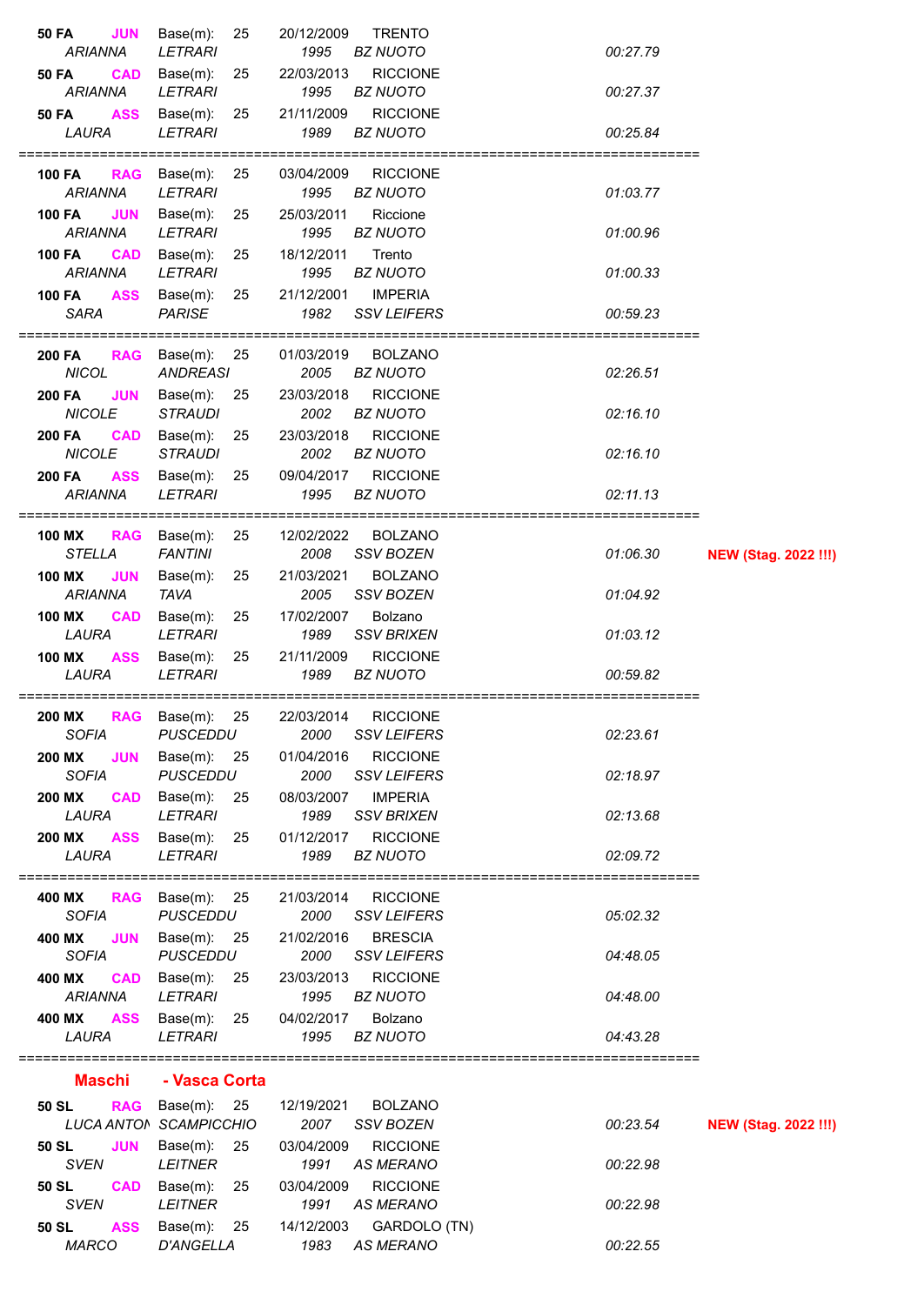| =========                                                                       |                                                             |                                              |
|---------------------------------------------------------------------------------|-------------------------------------------------------------|----------------------------------------------|
| <b>100 SL</b><br>Base $(m)$ : 25<br><b>RAG</b><br>LUCA ANTON SCAMPICCHIO        | <b>RICCIONE</b><br>26/03/2022<br>2007<br>SSV BOZEN          | 00:51.72<br><b>NEW (Stag. 2022 !!!)</b>      |
| <b>JUN</b><br>Base $(m)$ : 25<br><b>100 SL</b>                                  | <b>RICCIONE</b><br>03/04/2009                               |                                              |
| <b>SVEN</b><br><b>LEITNER</b><br><b>100 SL</b>                                  | 1991<br><b>AS MERANO</b><br><b>RICCIONE</b>                 | 00:49.86                                     |
| Base(m):<br>25<br><b>CAD</b><br><b>SVEN</b><br><b>LEITNER</b>                   | 03/04/2009<br>1991<br><b>AS MERANO</b>                      | 00:49.86                                     |
| Base(m):<br><b>100 SL</b><br><b>ASS</b><br>25                                   | <b>TRENTO</b><br>13/12/2008                                 |                                              |
| LUCA<br>MAZZURANA                                                               | 1988<br><b>BZ NUOTO</b>                                     | 00:49.32                                     |
| Base $(m)$ : 25<br><b>200 SL</b><br><b>RAG</b>                                  | Bolzano<br>04/03/2017                                       |                                              |
| <b>PATRICK</b><br><b>DELLADIO</b>                                               | <b>BZ NUOTO</b><br>2001                                     | 01:55.84                                     |
| <b>JUN</b><br><b>200 SL</b><br>Base(m):<br>25<br><b>STEFANO</b><br><b>BALLO</b> | 03/08/2011<br>Ostia<br>1993<br><b>BZ NUOTO</b>              | 01:49.20                                     |
| <b>200 SL</b><br><b>CAD</b><br>Base(m):<br>25                                   | 03/08/2011<br>Ostia                                         |                                              |
| <b>STEFANO</b><br><b>BALLO</b>                                                  | <b>BZ NUOTO</b><br>1993                                     | 01:49.20                                     |
| <b>ASS</b><br>Base(m):<br>25<br><b>200 SL</b><br><b>STEFANO</b><br><b>BALLO</b> | Ostia<br>03/08/2011<br>1993<br><b>BZ NUOTO</b>              | 01:49.20                                     |
|                                                                                 |                                                             |                                              |
| <b>RAG</b><br>Base(m):<br>25<br>400 SL<br><b>DAVID</b><br><b>SPRINGHETTI</b>    | <b>RICCIONE</b><br>30/03/2012<br>1996<br><b>SSV LEIFERS</b> | 04:04.66                                     |
| 400 SL<br><b>JUN</b><br>Base $(m)$ : 25                                         | 21/03/2014<br><b>RICCIONE</b>                               |                                              |
| ALESSANDR PUSCEDDU                                                              | 1996<br><b>SSV LEIFERS</b>                                  | 03:55.79                                     |
| <b>CAD</b><br>Base $(m)$ : 25<br>400 SL                                         | 04/04/2016<br><b>RICCIONE</b>                               |                                              |
| ALESSANDR PUSCEDDU<br><b>ASS</b><br>Base $(m)$ : 25<br>400 SL                   | 1996<br><b>SSV LEIFERS</b><br><b>RICCIONE</b><br>30/11/2018 | 03:52.41                                     |
| ALESSANDR PUSCEDDU                                                              | 1996<br><b>BZ NUOTO</b>                                     | 03:50.83                                     |
|                                                                                 |                                                             | =========================                    |
| RAG Base(m): 25<br>800 SL<br><b>STEFAN</b><br><b>BETTIN</b>                     | 31/01/2016<br>Bolzano<br>SSV BOZEN<br>2000                  | 08:52.28                                     |
| 800 SL<br><b>JUN</b><br>Base(m):<br>25                                          | 07/02/2010<br><b>TRENTO</b>                                 |                                              |
| <b>STEFANO</b><br><b>BALLO</b>                                                  | 1978<br><b>BZ NUOTO</b>                                     | 08:27.22                                     |
| 800 SL<br><b>CAD</b><br>Base(m):<br>25<br>ALESSANDR PUSCEDDU                    | 06/04/2016<br><b>RICCIONE</b><br><b>SSV LEIFERS</b><br>1996 | 08:08.97                                     |
| <b>ASS</b><br>Base $(m)$ : 25<br>800 SL                                         | <b>RICCIONE</b><br>06/04/2016                               |                                              |
| ALESSANDR PUSCEDDU                                                              | 1996<br><b>SSV LEIFERS</b>                                  | 08:08.97<br>================================ |
| <b>RAG</b> Base(m): 25<br>1500 SL                                               | 30/03/2012 RICCIONE                                         |                                              |
| DAVID<br><b>SPRINGHETTI</b>                                                     | 1996<br>SSV LEIFERS                                         | 16:04.07                                     |
| Base(m): 25<br><b>1500 SL</b><br><b>JUN</b><br><b>JACOPO</b><br>EMERI           | <b>RICCIONE</b><br>25/03/2011<br>1993<br><b>BZ NUOTO</b>    | 15:54.98                                     |
| <b>CAD</b> Base(m): $25$<br><b>1500 SL</b>                                      | <b>RICCIONE</b><br>06/04/2016                               |                                              |
| ALESSANDR PUSCEDDU                                                              | SSV LEIFERS<br>1996                                         | 15:14.51                                     |
| <b>ASS</b><br><b>1500 SL</b><br>Base(m): 25<br>ALESSANDR PUSCEDDU               | 06/04/2016<br><b>RICCIONE</b><br><b>SSV LEIFERS</b><br>1996 | 15:14.51                                     |
|                                                                                 |                                                             |                                              |
| <b>3000 SL RAG</b> Base(m): 25                                                  | 24/02/2019 BOLZANO                                          |                                              |
| <b>IANNONE</b><br><b>CARMINE</b>                                                | <b>BZ NUOTO</b><br>2003                                     | 34:10.50                                     |
| 5000 SL JUN<br>Base(m): 25                                                      | 24/02/2019 BOLZANO                                          |                                              |
| <b>PATRICK</b><br><b>DELLADIO</b>                                               | 2001<br><b>BZ NUOTO</b>                                     | 55:41.09                                     |
| Base(m): 25 19/02/2017<br>5000 SL<br>ASS<br>ALESSANDR PUSCEDDU                  | <b>ROVERETO</b><br>1996<br><b>BZ NUOTO</b>                  | 52:39.51                                     |
|                                                                                 |                                                             |                                              |
| 50 DO                                                                           | <b>RAG</b> Base(m): 25 11/12/2021 MERANO                    |                                              |
| LUCA ANTON SCAMPICCHIO<br><b>JUN</b><br>Base $(m)$ : 25<br>50 DO                | 2007<br><b>SSV BOZEN</b><br><b>RICCIONE</b><br>18/03/2019   | 00:27.53<br><b>NEW (Stag. 2022 !!!)</b>      |
| <b>DELLADIO</b><br>PATRICK                                                      | <b>BZ NUOTO</b><br>2001                                     | 00:26.08                                     |
| <b>CAD</b><br>Base $(m)$ : 25<br>50 DO                                          | <b>MERANO</b><br>18/04/2021                                 |                                              |
| <b>PATRICK</b><br><b>DELLADIO</b>                                               | 2001<br><b>BZ NUOTO</b>                                     | 00:25.27                                     |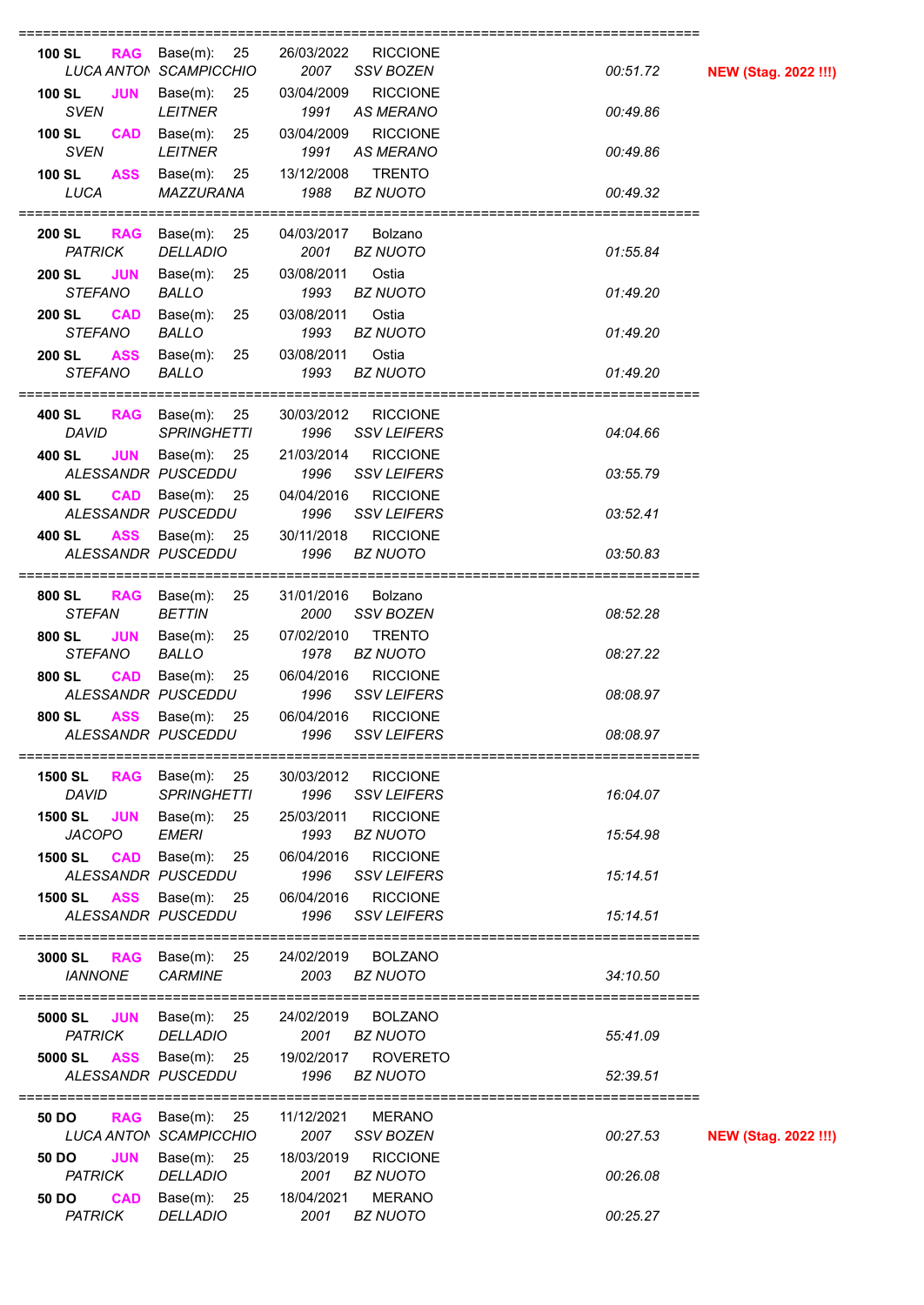| 50 DO<br><b>ASS</b><br><b>PATRICK</b><br><b>DELLADIO</b>                      | Base $(m)$ : 25<br>18/04/2021<br>2001                       | <b>MERANO</b><br><b>BZ NUOTO</b>      | 00:25.27 |                             |
|-------------------------------------------------------------------------------|-------------------------------------------------------------|---------------------------------------|----------|-----------------------------|
| Base(m): 25<br>100 DO<br><b>RAG</b><br><b>PATRICK</b><br><b>DELLADIO</b>      | 21/03/2017<br>2001                                          | Riccione<br><b>BZ NUOTO</b>           | 00:55.87 |                             |
| <b>JUN</b><br>Base(m):<br>100 DO<br><b>PATRICK</b><br><b>DELLADIO</b>         | 30/11/2018<br>25<br>2001                                    | <b>RICCIONE</b><br><b>BZ NUOTO</b>    | 00:55.10 |                             |
| 100 DO<br><b>CAD</b><br>Base(m):<br><b>PATRICK</b><br><b>DELLADIO</b>         | 17/04/2021<br>25<br>2001                                    | <b>MERANO</b><br><b>BZ NUOTO</b>      | 00:55.03 |                             |
| <b>100 DO</b><br><b>ASS</b><br><b>PATRICK</b><br><b>DELLADIO</b>              | 17/04/2021<br>Base(m): 25<br>2001                           | <b>MERANO</b><br><b>BZ NUOTO</b>      | 00:55.03 |                             |
| <b>RAG</b><br>200 DO .<br><b>PATRICK</b><br><b>DELLADIO</b>                   | Base(m): 25<br>22/03/2017<br>2001                           | <b>RICCIONE</b><br><b>BZ NUOTO</b>    | 02:01.17 |                             |
| 200 DO<br><b>JUN</b><br><b>PATRICK</b><br><b>DELLADIO</b>                     | 01/12/2018<br>Base $(m)$ : 25<br>2001                       | <b>RICCIONE</b><br><b>BZ NUOTO</b>    | 01:58.38 |                             |
| 200 DO<br><b>CAD</b><br><b>PATRICK</b><br><b>DELLADIO</b>                     | Base $(m)$ : 25<br>01/12/2018<br>2001                       | <b>RICCIONE</b><br><b>BZ NUOTO</b>    | 01:58.38 |                             |
| <b>ASS</b><br>Base(m):<br><b>200 DO</b><br><b>PATRICK</b><br><b>DELLADIO</b>  | 01/12/2018<br>25<br>2001                                    | <b>RICCIONE</b><br><b>BZ NUOTO</b>    | 01:58.38 |                             |
|                                                                               |                                                             |                                       |          |                             |
| <b>50 RA</b><br>RAG Base(m): 25<br><b>ALEX</b><br><b>BALDISSERI</b>           | 25/03/2013                                                  | <b>RICCIONE</b><br>1997 AS MERANO     | 00:28.74 |                             |
| <b>50 RA</b><br><b>JUN</b><br><b>ALEX</b><br><b>BALDISSERI</b>                | 25/03/2015<br>Base $(m)$ : 25<br>1997                       | <b>RICCIONE</b><br>AS MERANO          | 00:28.13 |                             |
| <b>50 RA</b><br><b>CAD</b><br>ZACCARIA<br>CASNA                               | Base $(m)$ : 25<br>21/03/2014<br>1995                       | <b>RICCIONE</b><br><b>BZ NUOTO</b>    | 00:27.88 |                             |
| <b>50 RA</b><br><b>ASS</b><br>CASNA<br><b>ZACCARIA</b>                        | Base(m): 25<br>21/03/2014<br>1995                           | <b>RICCIONE</b><br><b>BZ NUOTO</b>    | 00:27.88 |                             |
| Base(m):  25<br><b>100 RA</b><br><b>RAG</b><br><b>ALEX</b>                    | 25/03/2013                                                  | <b>RICCIONE</b><br>1997 AS MERANO     | 01:02.49 |                             |
| <b>BALDISSERI</b><br><b>JUN</b><br><b>100 RA</b><br><b>BALDISSERI</b><br>ALEX | Base $(m)$ : 25<br>21/12/2014<br>1997                       | Bolzano<br>AS MERANO                  | 00:59.89 |                             |
| 100 RA    CAD    Base(m): 25<br>CASNA<br>ZACCARIA                             | 1995                                                        | 21/12/2014 Bolzano<br><b>BZ NUOTO</b> | 00:59.54 |                             |
| <b>100 RA</b><br><b>ASS</b><br>ZACCARIA<br>CASNA                              | 21/12/2014<br>Base(m): 25<br>1995                           | Bolzano<br><b>BZ NUOTO</b>            | 00:59.54 |                             |
|                                                                               |                                                             |                                       |          |                             |
| 200 RA<br><b>RAG</b><br><b>BALDISSERI</b><br>ALEX                             | Base $(m)$ : 25<br>26/03/2013<br>1997                       | <b>RICCIONE</b><br><b>AS MERANO</b>   | 02:18.03 |                             |
| <b>200 RA</b><br><b>JUN</b><br><b>DAVID</b>                                   | Base $(m)$ : 25<br>22/03/2014<br><b>SPRINGHETTI</b><br>1996 | <b>RICCIONE</b><br><b>SSV LEIFERS</b> | 02:15.47 |                             |
| <b>200 RA</b><br><b>CAD</b><br><b>ZACCARIA</b><br>CASNA                       | 21/03/2013<br>Base $(m)$ : 25<br>1995                       | <b>RICCIONE</b><br><b>BZ NUOTO</b>    | 02:11.53 |                             |
| <b>ASS</b><br>200 RA<br>CASNA<br>ZACCARIA                                     | 21/03/2013<br>Base $(m)$ : 25<br>1995                       | <b>RICCIONE</b><br><b>BZ NUOTO</b>    | 02:11.53 |                             |
| RAG Base(m): 25<br>50 FA                                                      | 26/03/2022                                                  | <b>RICCIONE</b>                       |          |                             |
| LUCA ANTON SCAMPICCHIO<br><b>JUN</b><br>50 FA                                 | 2007<br>10/03/2006<br>Base $(m)$ : 25                       | <b>SSV BOZEN</b><br><b>IMPERIA</b>    | 00:25.67 | <b>NEW (Stag. 2022 !!!)</b> |
| <b>LUCA</b><br>MAZZURANA<br><b>50 FA</b><br><b>CAD</b>                        | 1988<br>23/12/2007<br>Base(m): 25                           | <b>BZ NUOTO</b><br><b>TRENTO</b>      | 00:24.93 |                             |
| LUCA<br>MAZZURANA<br><b>ASS</b><br><b>50 FA</b>                               | 1988<br>28/11/2008<br>Base $(m)$ : 25                       | <b>BZ NUOTO</b><br><b>GENOVA</b>      | 00:24.15 |                             |
| <b>LUCA</b><br><b>MAZZURANA</b>                                               | 1988                                                        | <b>BZ NUOTO</b>                       | 00:24.08 |                             |
| Base(m): 25<br><b>RAG</b><br>100 FA<br>LUCA ANTON SCAMPICCHIO                 | 13/11/2021<br>2007                                          | <b>BOLZANO</b><br><b>SSV BOZEN</b>    | 00:56.71 | <b>NEW (Stag. 2022 !!!)</b> |
| <b>JUN</b><br><b>100 FA</b><br>LUCA<br>MAZZURANA                              | 10/03/2006<br>Base $(m)$ : 25<br>1988                       | <b>IMPERIA</b><br><b>BZ NUOTO</b>     | 00:54.17 |                             |
|                                                                               |                                                             |                                       |          |                             |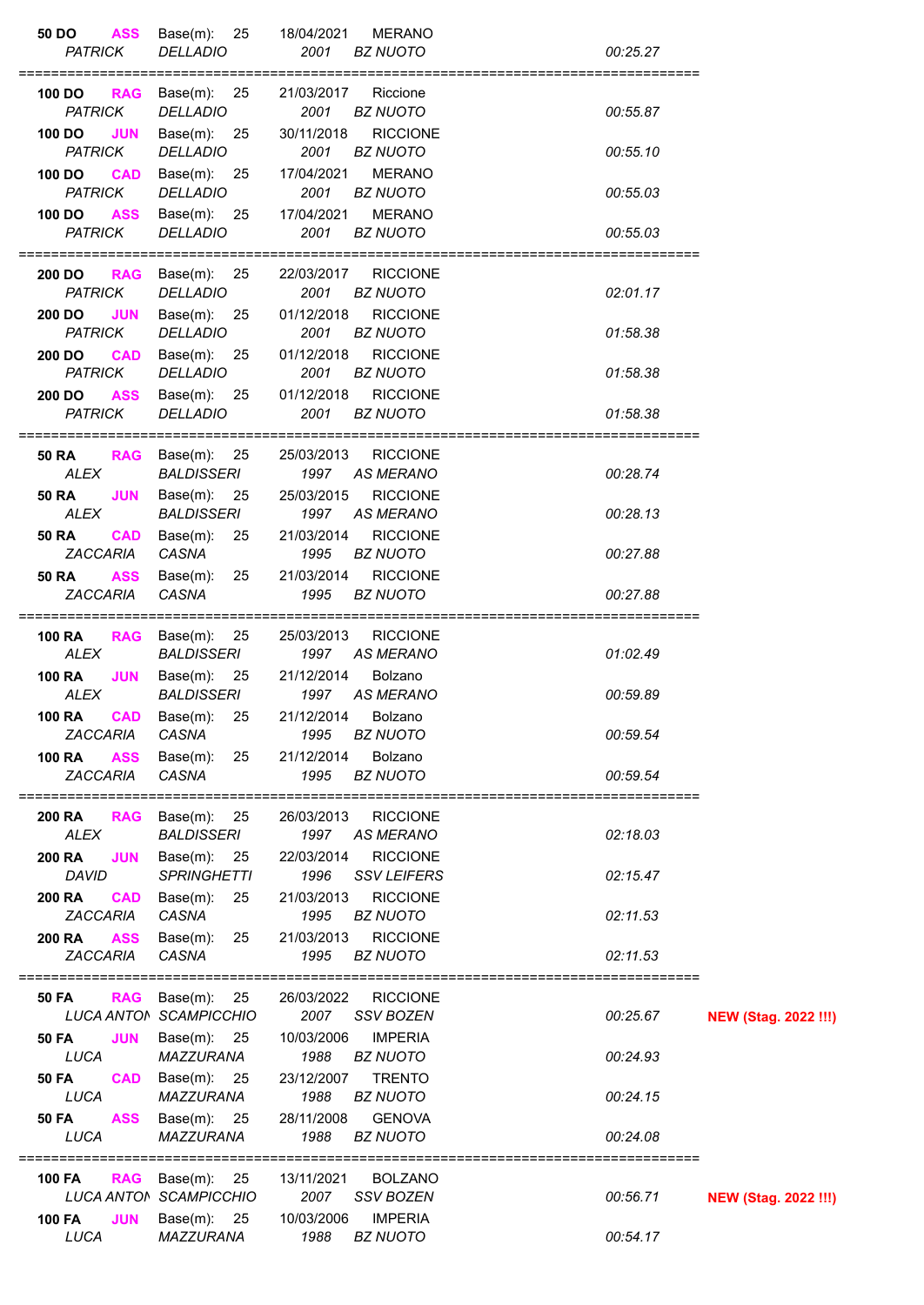| <b>100 FA</b><br><b>CAD</b>                   | Base $(m)$ : 25                                  | 23/12/2007         | <b>TRENTO</b>                             |          |                             |
|-----------------------------------------------|--------------------------------------------------|--------------------|-------------------------------------------|----------|-----------------------------|
| LUCA                                          | MAZZURANA                                        | 1988               | <b>BZ NUOTO</b>                           | 00:53.19 |                             |
| <b>100 FA</b><br><b>ASS</b><br>LUCA           | Base $(m)$ : 25<br>MAZZURANA                     | 28/11/2008<br>1988 | <b>GENOVA</b><br><b>BZ NUOTO</b>          | 00:52.81 |                             |
| <b>RAG</b><br>200 FA<br><b>STEFANO</b>        | Base $(m)$ : 25<br>BALLO                         | 13/12/2008<br>1993 | <b>TRENTO</b><br><b>BZ NUOTO</b>          | 02:10.20 |                             |
| <b>200 FA</b><br><b>JUN</b><br><b>STEFANO</b> | Base(m): 25<br>BALLO                             | 09/01/2010<br>1993 | <b>MERANO</b><br><b>BZ NUOTO</b>          | 02:06.79 |                             |
| <b>CAD</b><br><b>200 FA</b><br><b>STEFANO</b> | Base(m): 25<br><b>BALLO</b>                      | 29/10/2011<br>1993 | Innsbruck<br><b>BZ NUOTO</b>              | 02:02.56 |                             |
| <b>ASS</b><br><b>200 FA</b><br>LUCA           | Base(m): 25<br>MAZZURANA                         | 03/08/2011<br>1988 | Ostia<br><b>BZ NUOTO</b>                  | 01:56.62 |                             |
| 100 MX                                        | <b>RAG</b> Base(m): 25<br>LUCA ANTON SCAMPICCHIO | 11/12/2021<br>2007 | <b>MERANO</b><br><b>SSV BOZEN</b>         | 00:59.07 | <b>NEW (Stag. 2022 !!!)</b> |
| <b>100 MX</b><br><b>JUN</b><br><b>STEFANO</b> | Base $(m)$ : 25<br><b>BALLO</b>                  | 03/08/2011<br>1993 | Ostia<br><b>BZ NUOTO</b>                  | 00:56.37 |                             |
| <b>100 MX</b><br><b>CAD</b><br><b>STEFANO</b> | Base(m): 25<br><b>BALLO</b>                      | 27/11/2011<br>1993 | Wiener Neustadt<br><b>BZ NUOTO</b>        | 00:56.17 |                             |
| 100 MX<br>LUCA                                | ASS Base(m): 25<br>MAZZURANA                     | 28/11/2008<br>1988 | <b>GENOVA</b><br>BZ NUOTO                 | 00:55.54 |                             |
| <b>200 MX</b>                                 | RAG Base $(m)$ : 25<br>ALESSANDR PUSCEDDU        | 1996               | 30/03/2012 Riccione<br><b>SSV LEIFERS</b> | 02:07.87 |                             |
| <b>200 MX</b><br><b>JUN</b><br><b>STEFANO</b> | Base(m): 25<br><b>BALLO</b>                      | 03/08/2011<br>1993 | Ostia<br><b>BZ NUOTO</b>                  | 02:00.33 |                             |
| <b>CAD</b><br><b>200 MX</b><br><b>STEFANO</b> | Base(m): 25<br><b>BALLO</b>                      | 03/08/2011<br>1993 | Ostia<br><b>BZ NUOTO</b>                  | 02:00.33 |                             |
| 200 MX<br><b>ASS</b><br><b>STEFANO</b>        | Base(m):<br>25<br><b>BALLO</b>                   | 03/08/2011<br>1993 | Ostia<br><b>BZ NUOTO</b>                  | 02:00.33 |                             |
| 400 MX                                        | RAG Base(m): 25<br>ALESSANDR PUSCEDDU            | 30/03/2012<br>1996 | <b>RICCIONE</b><br><b>SSV LEIFERS</b>     | 04:28.22 |                             |
| <b>JUN</b><br>400 MX<br><b>STEFANO</b>        | Base(m): 25<br><b>BALLO</b>                      | 25/03/2011<br>1993 | <b>RICCIONE</b><br><b>BZ NUOTO</b>        | 04:17.91 |                             |
| 400 MX<br><b>CAD</b>                          | Base(m): 25<br>ALESSANDR PUSCEDDU                | 05/04/2016<br>1996 | <b>RICCIONE</b><br><b>SSV LEIFERS</b>     | 04:16.41 |                             |
| 400 MX                                        | <b>ASS</b> Base(m): 25<br>ALESSANDR PUSCEDDU     | 05/04/2016<br>1996 | <b>RICCIONE</b><br>SSV LEIFERS            | 04:16.41 |                             |
|                                               | Femmine - Vasca Lunga                            |                    |                                           |          |                             |
| <b>RAG</b><br>50 SL<br><b>ARIANNA</b>         | Base(m):<br>50<br><b>TAVA</b>                    | 07/08/2019<br>2005 | <b>ROMA</b><br>SSV BOZEN                  | 00:27.12 |                             |
| <b>JUN</b><br>50 SL<br><b>ARIANNA</b>         | Base $(m)$ : 50<br><b>TAVA</b>                   | 31/03/2021<br>2005 | <b>RICCIONE</b><br><b>SSV BOZEN</b>       | 00:26.41 |                             |
| <b>50 SL</b><br><b>CAD</b><br><b>ARIANNA</b>  | Base(m): 50<br><b>TAVA</b>                       | 31/03/2021<br>2005 | <b>RICCIONE</b><br>SSV BOZEN              | 00:26.41 |                             |
| 50 SL ASS<br>LAURA                            | Base(m): 50<br><b>LETRARI</b>                    | 10/08/2016         | <b>ROMA</b><br>1989 BZ NUOTO              | 00:25.41 |                             |
| <b>100 SL</b><br><b>RAG</b><br><b>ARIANNA</b> | Base(m): 50<br><b>TAVA</b>                       | 06/08/2019<br>2005 | <b>ROMA</b><br><b>SSV BOZEN</b>           | 00:58.63 |                             |
| <b>100 SL</b><br><b>JUN</b><br>LAURA          | Base(m): 50<br>LETRARI                           | 06/04/2005<br>1989 | <b>RICCIONE</b><br>SSV BRIXEN             | 00:58.12 |                             |
| <b>CAD</b><br><b>100 SL</b><br><b>SARA</b>    | Base(m): 50<br><b>GALASSINI</b>                  | 06/08/2009<br>1991 | <b>ROMA</b><br><b>BZ NUOTO</b>            | 00:57.16 |                             |
| 100 SL<br><b>ASS</b><br>LAURA                 | Base(m): 50<br><b>LETRARI</b>                    | 25/06/2016<br>1989 | <b>ROMA</b><br><b>BZ NUOTO</b>            | 00:55.22 |                             |
|                                               |                                                  |                    |                                           |          |                             |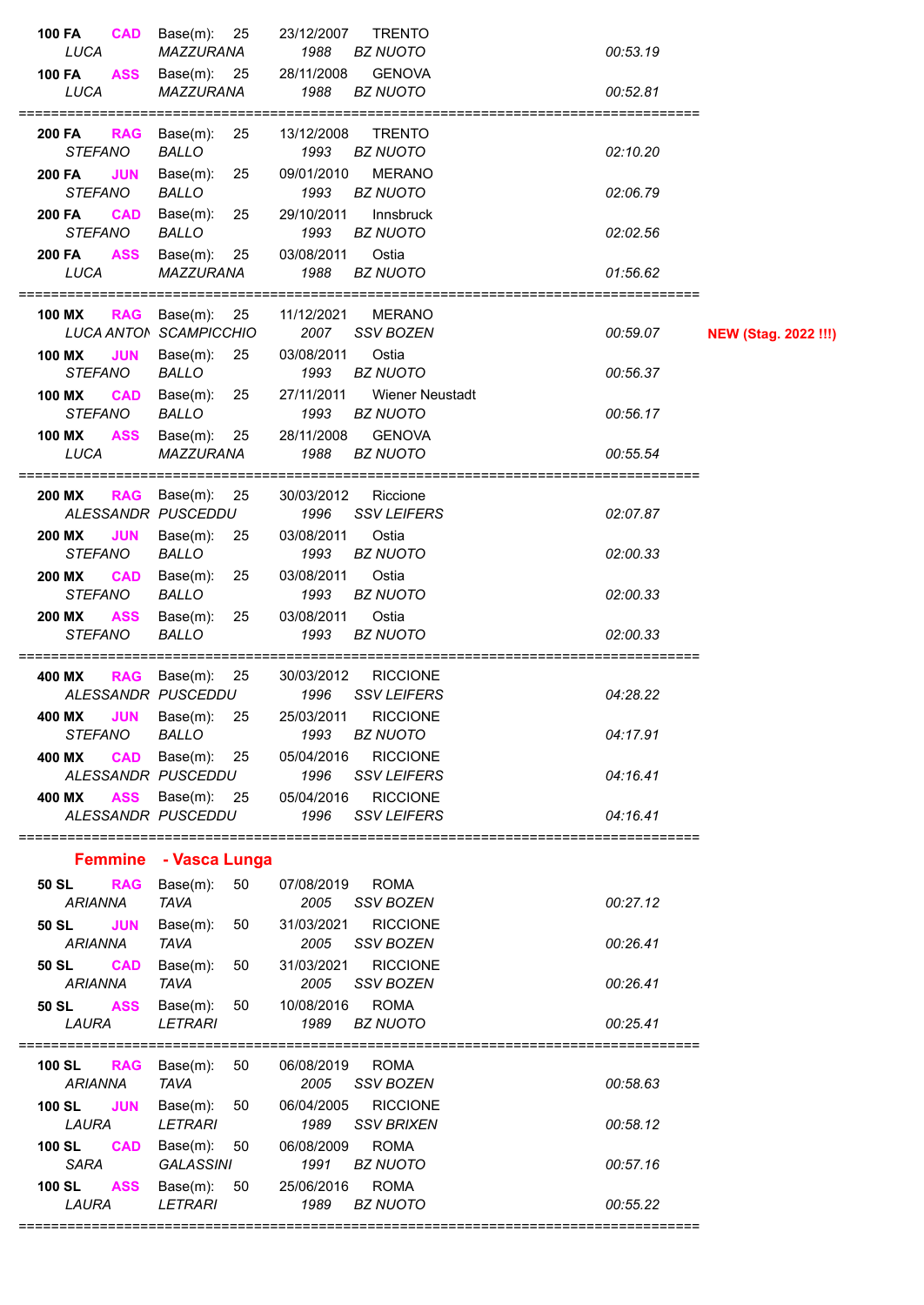| 200 SL<br><b>RAG</b><br>GIADA                 | Base(m):<br>50<br>PALMA                       | 07/08/2011<br>1998      | Roma<br><b>BZ NUOTO</b>               | 02:09.94 |                             |
|-----------------------------------------------|-----------------------------------------------|-------------------------|---------------------------------------|----------|-----------------------------|
| <b>200 SL</b><br><b>JUN</b><br><b>SARA</b>    | Base(m):<br>50                                | 10/08/1998              | ANVERSA (BEL)                         |          |                             |
| <b>200 SL</b><br><b>CAD</b>                   | <b>PARISE</b><br>Base(m):<br>50               | 1982<br>18/09/2000      | <b>SSV LEIFERS</b><br>SIDNEY (AUS)    | 02:02.33 |                             |
| <b>SARA</b>                                   | <b>PARISE</b>                                 | 1982                    | <b>SSV LEIFERS</b>                    | 02:00.08 |                             |
| 200 SL<br><b>ASS</b><br><b>SARA</b>           | Base(m):<br>50<br><b>PARISE</b>               | 18/09/2000<br>1982      | SIDNEY (AUS)<br><b>SSV LEIFERS</b>    | 02:00.08 |                             |
| <b>RAG</b><br>400 SL<br><b>MICHAELA</b>       | 50<br>Base(m):<br><b>HERZ</b>                 | 03/07/2004 ROMA<br>1990 | <b>SC MERAN</b>                       | 04:33.23 |                             |
| <b>JUN</b><br>400 SL                          | Base $(m)$ : 50                               | 17/07/2015              | <b>TRENTO</b>                         |          |                             |
| <b>SOFIA</b><br>400 SL<br><b>CAD</b>          | <b>PUSCEDDU</b><br>Base $(m)$ : 50            | 2000<br>17/08/1986      | <b>SSV LEIFERS</b><br><b>ROMA</b>     | 04:26.49 |                             |
| <b>STEFANIA</b>                               | <b>PICCOLI</b>                                | 1971                    | <b>BZ NUOTO</b>                       | 04:20.76 |                             |
| <b>ASS</b><br>400 SL<br><b>STEFANIA</b>       | Base(m):<br>50<br><b>PICCOLI</b>              | 17/08/1986<br>1971      | <b>ROMA</b><br><b>BZ NUOTO</b>        | 04:20.76 |                             |
| 800 SL                                        | RAG Base(m): 50                               | 13/07/2018              | <b>MERANO</b>                         |          |                             |
| <b>LISA</b>                                   | <b>EISENDLE</b><br>Base $(m)$ : 50            | 2004<br>17/07/2016      | POLISPORTIVA VI<br><b>TRENTO</b>      | 09:36.33 |                             |
| <b>JUN</b><br>800 SL<br><b>SOFIA</b>          | <b>PUSCEDDU</b>                               | 2000                    | <b>SSV LEIFERS</b>                    | 09:16.07 |                             |
| <b>CAD</b><br>800 SL<br><b>STEFANIA</b>       | 50<br>Base(m):<br><b>PICCOLI</b>              | 18/08/1986<br>1971      | <b>ROMA</b><br><b>BZ NUOTO</b>        | 08:58.37 |                             |
| 800 SL<br><b>ASS</b>                          | Base(m):<br>50                                | 18/08/1986              | <b>ROMA</b>                           |          |                             |
| <b>STEFANIA</b>                               | <b>PICCOLI</b>                                | 1971                    | <b>BZ NUOTO</b>                       | 08:58.37 |                             |
| <b>1500 SL</b><br>LISA                        | <b>RAG</b> Base $(m)$ : 50<br><b>EISENDLE</b> | 12/07/2018<br>2004      | MERANO<br><b>POLISPORTIVA VI</b>      | 18:27.66 |                             |
| 1500 SL<br><b>JUN</b>                         | Base $(m)$ : 50                               | 12/07/2018              | <b>MERANO</b>                         |          |                             |
| <b>LISA</b>                                   | <b>EISENDLE</b>                               | 2004                    | POLISPORTIVA VI                       | 18:27.66 |                             |
| 1500 SL<br><b>CAD</b><br><b>SOFIA</b>         | Base $(m)$ : 50<br><b>PUSCEDDU</b>            | 15/01/2017<br>2000      | <b>KRANJ</b><br><b>BZ NUOTO</b>       | 17:54.21 |                             |
| <b>1500 SL</b><br><b>ASS</b><br>ANGELIKA      | Base $(m)$ : 50<br><b>FISCHNALLER</b>         | 22/06/2003<br>1982      | ROSENHEIM (D)<br>SSV BOZEN            | 17:50.40 |                             |
|                                               |                                               |                         |                                       |          |                             |
| 50 DO<br><b>RAG</b><br><b>ARIANNA</b>         | Base(m):<br>50<br><b>TAVA</b>                 | 25/05/2019<br>2005      | <b>BRESSANONE</b><br><b>SSV BOZEN</b> | 00:30.42 |                             |
| <b>JUN</b><br>50 DO<br><b>ARIANNA</b>         | Base(m):<br>50<br><b>TAVA</b>                 | 06/08/2021<br>2005      | <b>ROMA</b><br><b>SSV BOZEN</b>       | 00:29.84 |                             |
| 50 DO<br><b>CAD</b>                           | Base(m):<br>50                                | 10/04/2022              | <b>RICCIONE</b>                       |          |                             |
| <b>ARIANNA</b><br><b>ASS</b><br>50 DO         | <b>TAVA</b><br>Base(m):<br>50                 | 2005<br>04/07/2010      | <b>SSV BOZEN</b><br><b>TRENTO</b>     | 00:29.75 | <b>NEW (Stag. 2022 !!!)</b> |
| LAURA                                         | <b>LETRARI</b>                                | 1989                    | <b>BZ NUOTO</b>                       | 00:28.67 |                             |
| 100 DO<br><b>RAG</b>                          | Base(m):<br>50                                | 07/08/2019              | <b>ROMA</b>                           |          |                             |
| <b>ARIANNA</b><br><b>100 DO</b><br><b>JUN</b> | <b>TAVA</b><br>Base(m):<br>50                 | 2005<br>06/08/2021      | <b>SSV BOZEN</b><br><b>ROMA</b>       | 01:04.60 |                             |
| <b>ARIANNA</b>                                | <b>TAVA</b>                                   | 2005                    | <b>SSV BOZEN</b>                      | 01:04.52 |                             |
| 100 DO<br><b>CAD</b><br>LAURA                 | Base(m):<br>50<br><b>DEMA</b>                 | 21/04/2022<br>2005      | GRAZ<br><b>SSV BRUNECK</b>            | 01:03.89 | <b>NEW (Stag. 2022 !!!)</b> |
| 100 DO<br><b>ASS</b>                          | Base(m):<br>50                                | 25/05/2012              | Riccione                              |          |                             |
| LAURA                                         | <b>LETRARI</b><br>==========================  | 1989                    | <b>BZ NUOTO</b>                       | 01:02.09 |                             |
| 200 DO<br><b>RAG</b><br><b>SILVIA</b>         | Base(m):<br>50<br><b>PICCOLI</b>              | 15/08/1990<br>1976      | <b>ROMA</b><br><b>BZ NUOTO</b>        | 02:22.52 |                             |
| 200 DO<br><b>JUN</b>                          | Base(m):<br>50                                | 17/07/2021              | <b>TRENTO</b>                         |          |                             |
| LAURA                                         | <b>DEMA</b>                                   | 2005                    | <b>SSV BRUNECK</b>                    | 02:22.03 |                             |
| <b>CAD</b><br>200 DO<br>LAURA                 | Base(m):<br>50<br><b>DEMA</b>                 | 21/04/2022<br>2005      | GRAZ<br><b>SSV BRUNECK</b>            | 02:19.39 | <b>NEW (Stag. 2022 !!!)</b> |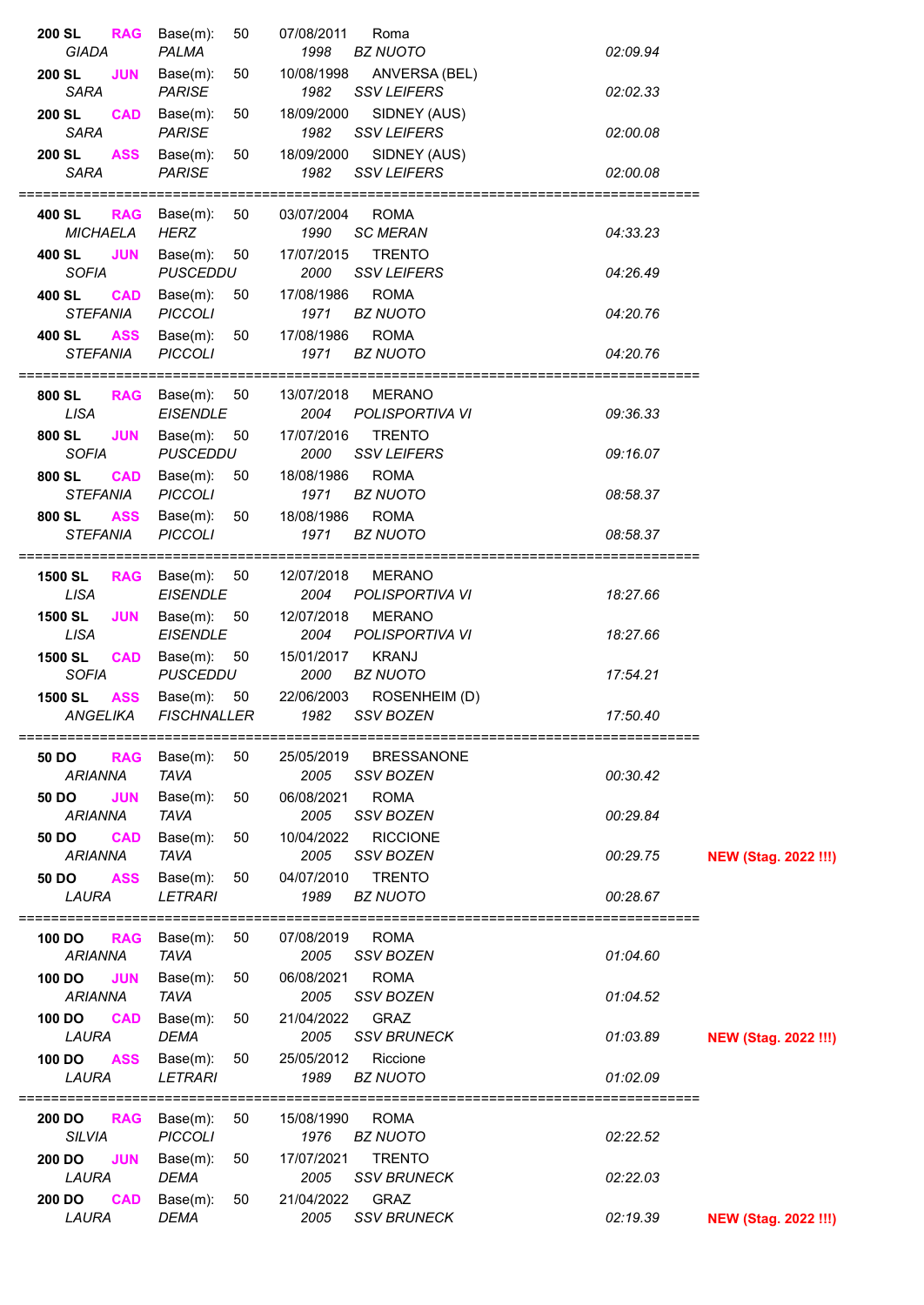| <b>ASS</b><br>200 DO<br>LAURA                                           | Base(m):<br>50<br><b>LETRARI</b>                       | 17/07/2021<br><b>TRENTO</b><br>1989<br><b>BZ NUOTO</b>                         | 02:17.61 |
|-------------------------------------------------------------------------|--------------------------------------------------------|--------------------------------------------------------------------------------|----------|
| <b>RAG</b><br>50 RA<br><b>JULIA</b>                                     | Base(m):<br>50<br><b>BERGER</b>                        | 14/07/2018<br><b>MERANO</b><br>2004<br><b>SC MERAN</b>                         | 00:33.04 |
| <b>50 RA</b><br><b>JUN</b><br><b>LISA</b>                               | Base(m):<br>50<br><b>FISSNEIDER</b>                    | <b>HELSINKI</b><br>18/07/2010<br>1994<br>BZ NUOTO                              | 00:32.20 |
| <b>50 RA</b><br><b>CAD</b><br><b>LISA</b><br><b>ASS</b><br><b>50 RA</b> | Base(m):<br>50<br><b>FISSNEIDER</b><br>Base $(m)$ : 50 | 16/08/2011<br>Lima<br>1994<br><b>BZ NUOTO</b><br>10/04/2014<br><b>RICCIONE</b> | 00:31.51 |
| <b>LISA</b>                                                             | <b>FISSNEIDER</b>                                      | 1994<br><b>BZ NUOTO</b>                                                        | 00:31.09 |
| <b>100 RA</b><br><b>RAG</b><br><b>GAIA</b>                              | Base $(m)$ : 50<br><b>NEIDIGER</b>                     | 09/08/2021<br><b>ROMA</b><br>2007<br><b>SSV BRUNECK</b>                        | 01:10.65 |
| <b>100 RA</b><br><b>JUN</b><br><b>LISA</b>                              | Base(m):<br>50<br><b>FISSNEIDER</b>                    | 21/07/2010<br><b>ROMA</b><br>1994<br><b>BZ NUOTO</b>                           | 01:09.27 |
| <b>100 RA</b><br><b>CAD</b><br><b>LISA</b>                              | Base $(m)$ : 50<br><b>FISSNEIDER</b>                   | 16/08/2011<br>Lima<br>1994<br><b>BZ NUOTO</b>                                  | 01:07.71 |
| <b>100 RA</b><br><b>ASS</b><br><b>LISA</b>                              | Base $(m)$ : 50<br><b>FISSNEIDER</b>                   | 16/08/2011<br>Lima<br>1994<br><b>BZ NUOTO</b>                                  | 01:07.71 |
| <b>200 RA</b><br><b>RAG</b><br><b>GAIA</b>                              | Base(m):<br>50<br><b>NEIDIGER</b>                      | 11/08/2021<br><b>ROMA</b><br>2007<br><b>SSV BRUNECK</b>                        | 02:34.90 |
| <b>200 RA</b><br><b>JUN</b><br>JULIA                                    | Base(m):<br>50<br><b>BERGER</b>                        | 03/08/2019<br><b>ROMA</b><br>2004<br><b>SC MERAN</b>                           | 02:30.74 |
| <b>200 RA</b><br><b>CAD</b><br><b>LISA</b>                              | Base(m):<br>50<br><b>FISSNEIDER</b>                    | 16/08/2011<br>Lima<br>1994<br><b>BZ NUOTO</b>                                  | 02:26.01 |
| <b>200 RA</b><br><b>ASS</b><br><b>LISA</b>                              | Base(m):<br>50<br><b>FISSNEIDER</b>                    | 16/08/2011<br>Lima<br>1994<br><b>BZ NUOTO</b>                                  | 02:26.01 |
| <b>50 FA</b><br><b>RAG</b><br><b>IRENE</b>                              | 50<br>Base(m):<br>DONA'                                | <b>REGENSBURG</b><br>01/05/2019<br>2005<br><b>SSV BOZEN</b>                    | 00:29.10 |
| <b>JUN</b><br><b>50 FA</b><br><b>ARIANNA</b>                            | Base(m):<br>50<br><b>LETRARI</b>                       | 21/07/2011<br>Roma<br>1995<br><b>BZ NUOTO</b>                                  | 00:28.12 |
| ARIANNA                                                                 | <b>50 FA CAD</b> Base(m): 50<br>LETRARI                | 16/12/2011 Riccione<br>1995 BZ NUOTO                                           | 00:27.72 |
| LAURA                                                                   | LETRARI                                                | 50 FA ASS Base(m): 50 08/08/2016 ROMA<br>1989 BZ NUOTO                         | 00:26.93 |
| 100 FA RAG Base(m):<br><b>ARIANNA</b>                                   | 50<br>LETRARI                                          | 06/08/2009 ROMA<br>1995 BZ NUOTO                                               | 01:04.48 |
| 100 FA JUN<br>ARIANNA                                                   | Base(m):<br>50<br>LETRARI                              | 21/07/2011<br>Roma<br>BZ NUOTO<br>1995                                         | 01:01.79 |
| <b>100 FA CAD</b> Base(m): 50<br><b>ARIANNA</b>                         | LETRARI                                                | Riccione<br>16/12/2011<br>BZ NUOTO<br>1995                                     | 01:01.55 |
| <b>ASS</b><br>100 FA<br><b>ARIANNA</b>                                  | Base $(m)$ : 50<br>LETRARI                             | 21/04/2016<br>Riccione<br>1995<br>BZ NUOTO                                     | 00:59.99 |
| <b>200 FA RAG Base(m): 50</b><br><b>NICOL</b>                           | <b>ANDREASI</b>                                        | 18/07/2019<br><b>TRENTO</b><br>2005 BZ NUOTO                                   | 02:28.45 |
| <b>JUN</b><br><b>200 FA</b><br><b>SOFIA</b>                             | Base(m): 50<br>PUSCEDDU                                | 17/07/2015 TRENTO<br>2000 SSV LEIFERS                                          | 02:23.84 |
| <b>200 FA</b><br><b>CAD</b><br><b>SOFIA</b>                             | PUSCEDDU                                               | Base(m): 50 17/07/2015 TRENTO<br>2000 SSV LEIFERS                              | 02:23.84 |
| <b>200 FA</b><br><b>ARIANNA</b>                                         | ASS Base(m): 50<br>LETRARI                             | 10/08/2016<br><b>ROMA</b><br>1995 BZ NUOTO                                     | 02:13.48 |
| 200 MX<br><b>ARIEL</b>                                                  | <b>RAG</b> Base(m): 50<br>STRAUDI                      | 11/08/2021<br><b>ROMA</b><br>2007 SSV BRUNECK                                  | 02:26.01 |
| 200 MX<br><b>JUN</b>                                                    | Base $(m)$ : 50<br>PIAZZOLLA                           | <b>TRENTO</b><br>14/06/2009<br>1993 BZ NUOTO                                   | 02:24.02 |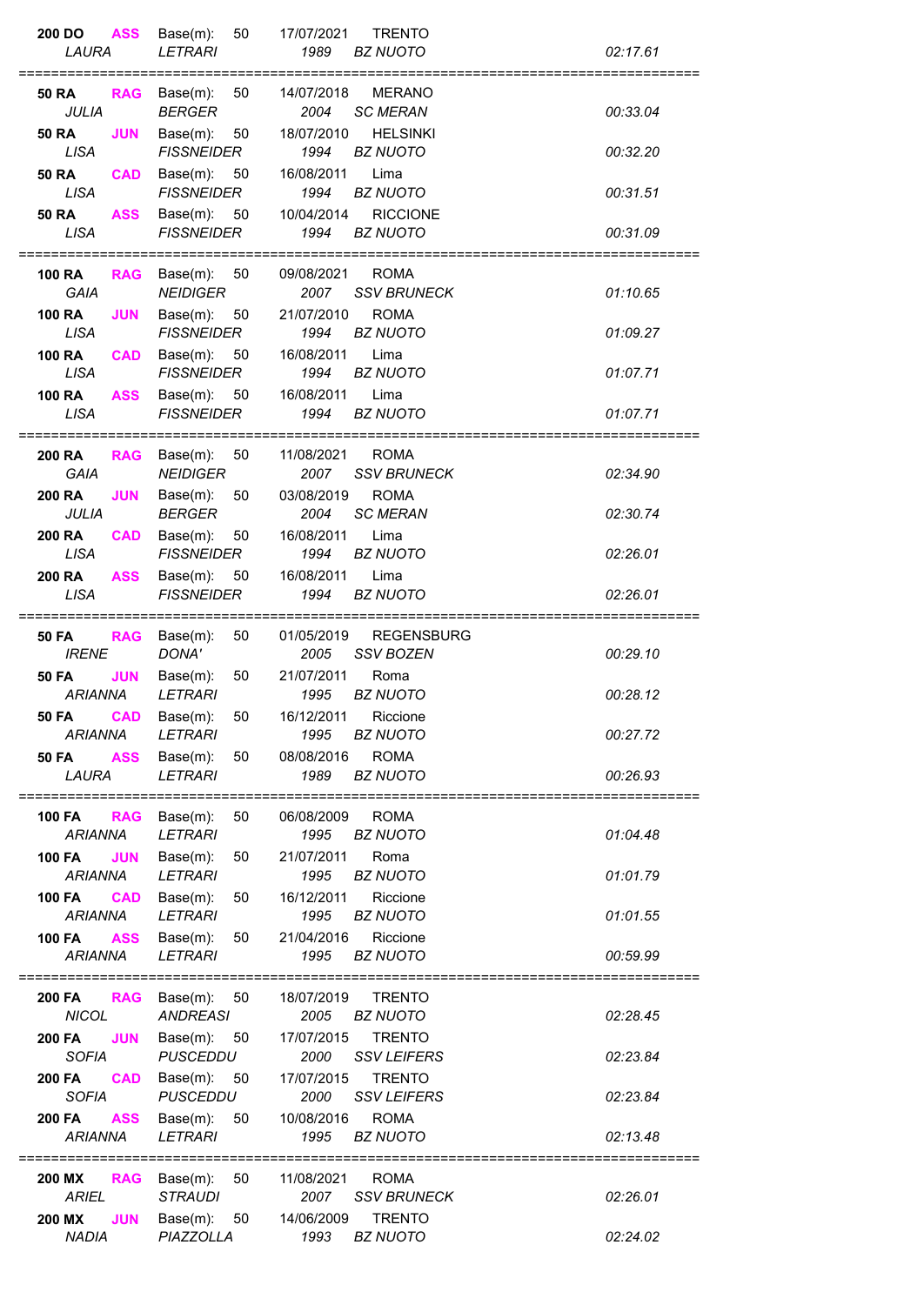| 200 MX<br><b>CAD</b><br>LAURA                 | Base(m):<br>50<br><b>LETRARI</b>                                       | 21/04/2007<br>1989 | <b>LIVORNO</b><br><b>SSV BRIXEN</b>    | 02:22.16 |                             |
|-----------------------------------------------|------------------------------------------------------------------------|--------------------|----------------------------------------|----------|-----------------------------|
| <b>ASS</b><br>200 MX<br>LAURA                 | Base(m):<br>50<br><b>LETRARI</b>                                       | 18/04/2015<br>1989 | <b>RICCIONE</b><br><b>BZ NUOTO</b>     | 02:13.88 |                             |
| <b>RAG</b><br>400 MX<br><b>SOFIA</b>          | Base $(m)$ : 50<br><b>PUSCEDDU</b>                                     | 08/08/2014<br>2000 | <b>ROMA</b><br><b>SSV LEIFERS</b>      | 05:05.20 |                             |
| 400 MX<br><b>JUN</b><br><b>SOFIA</b>          | Base $(m)$ : 50<br><b>PUSCEDDU</b>                                     | 21/04/2016<br>2000 | <b>RICCIONE</b><br><b>SSV LEIFERS</b>  | 04:59.18 |                             |
| 400 MX<br><b>CAD</b><br><b>SOFIA</b>          | Base $(m)$ : 50<br><b>PUSCEDDU</b>                                     | 21/04/2016<br>2000 | <b>RICCIONE</b><br><b>SSV LEIFERS</b>  | 04:59.18 |                             |
| 400 MX<br><b>ASS</b><br>LAURA                 | Base $(m)$ : 50<br><b>LETRARI</b>                                      | 17/07/2021<br>1989 | <b>TRENTO</b><br><b>BZ NUOTO</b>       | 04:53.76 |                             |
| <b>Maschi</b>                                 | - Vasca Lunga                                                          |                    |                                        |          |                             |
| 50 SL<br><b>RAG</b>                           | Base $(m)$ : 50<br>LUCA ANTON SCAMPICCHIO                              | 19/06/2022<br>2007 | <b>MERANO</b><br><b>SSV BOZEN</b>      | 00:24.27 | <b>NEW (Stag. 2022 !!!)</b> |
| 50 SL<br><b>JUN</b><br><b>SVEN</b>            | Base $(m)$ : 50<br><b>LEITNER</b>                                      | 03/03/2009<br>1991 | <b>RICCIONE</b><br><b>AS MERANO</b>    | 00:23.75 |                             |
| <b>CAD</b><br>50 SL<br><b>MARCO</b>           | Base $(m)$ : 50<br><b>D'ANGELLA</b>                                    | 04/04/2003<br>1983 | <b>RAVENNA</b><br>A.S. MERANO          | 00:23.54 |                             |
| 50 SL<br><b>ASS</b><br><b>MARCO</b>           | Base $(m)$ : 50<br><b>D'ANGELLA</b>                                    | 03/12/2004<br>1983 | <b>LIVORNO</b><br><b>AS MERANO</b>     | 00:23.42 |                             |
| <b>100 SL</b><br><b>RAG</b><br><b>STEFANO</b> | Base(m):<br>50<br><b>BALLO</b>                                         | 06/08/2009<br>1993 | <b>ROMA</b><br><b>BZ NUOTO</b>         | 00:53.52 |                             |
| <b>100 SL</b><br><b>JUN</b><br><b>STEFANO</b> | Base(m):<br>50<br><b>BALLO</b>                                         | 21/07/2011<br>1993 | <b>ROMA</b><br><b>BZ NUOTO</b>         | 00:51.54 |                             |
| <b>100 SL</b><br><b>CAD</b><br><b>STEFANO</b> | Base(m):<br>50<br><b>BALLO</b>                                         | 21/07/2011<br>1993 | <b>ROMA</b><br><b>BZ NUOTO</b>         | 00:51.54 |                             |
| 100 SL<br><b>ASS</b><br><b>LUCA</b>           | Base(m):<br>50<br>MAZZURANA                                            | 1988               | 26/05/2009 PESCARA<br><b>BZ NUOTO</b>  | 00:51.35 |                             |
| <b>200 SL</b><br><b>RAG</b><br>PATRICK        | Base $(m)$ : 50<br>DELLADIO                                            | 01/08/2017         | <b>ROMA</b><br>2001 BZ NUOTO           | 01:57.81 |                             |
| <b>200 SL JUN</b><br>STEFANO                  | Base $(m)$ : 50<br><b>BALLO</b>                                        | 21/07/2011 Roma    | 1993 BZ NUOTO                          | 01:52.23 |                             |
| 200 SL CAD<br>STEFANO                         | Base(m): 50<br><b>BALLO</b>                                            |                    | 27/01/2012 Luxembourg<br>1993 BZ NUOTO | 01:51.96 |                             |
| <b>200 SL ASS</b><br>STEFANO                  | Base(m): 50 10/08/2016 ROMA<br>BALLO                                   | 1993 BZ NUOTO      |                                        | 01:51.21 |                             |
| <b>STEFAN</b>                                 | <b>400 SL RAG</b> Base(m): 50<br><b>BETTIN</b>                         | 2000               | 21/07/2016 MERANO<br>SSV BOZEN         | 04:14.53 |                             |
| <b>JUN</b><br>400 SL                          | Base(m): 50 04/08/2014 ROMA<br>ALESSANDR PUSCEDDU 1996 SSV LEIFERS     |                    |                                        | 04:06.01 |                             |
| 400 SL                                        | CAD Base(m): 50 08/08/2016 ROMA<br>ALESSANDR PUSCEDDU 1996 SSV LEIFERS |                    |                                        | 04:02.39 |                             |
|                                               | 400 SL ASS Base(m): 50 11/08/2018 ROMA<br>ALESSANDR PUSCEDDU           |                    | 1996 BZ NUOTO                          | 03:55.74 |                             |
| STEFANO                                       | 800 SL RAG Base(m): 50 11/07/2009 Bolzano<br>BALLO 1993 BZ NUOTO       |                    |                                        | 08:48.05 |                             |
| <b>PATRICK</b>                                | 800 SL JUN Base(m): 50 13/07/2018 MERANO<br>DELLADIO                   |                    | 2001 BZ NUOTO                          | 08:39.94 |                             |
| 800 SL CAD<br><b>PATRICK</b>                  | Base(m): 50 13/07/2018 MERANO<br><b>DELLADIO</b>                       |                    | 2001 BZ NUOTO                          | 08:39.94 |                             |
| <b>ASS</b><br>800 SL<br>ALESSANDR PUSCEDDU    | Base(m): 50 13/08/2018                                                 |                    | <b>ROMA</b><br>1996 BZ NUOTO           | 08:09.85 |                             |
|                                               |                                                                        |                    |                                        |          |                             |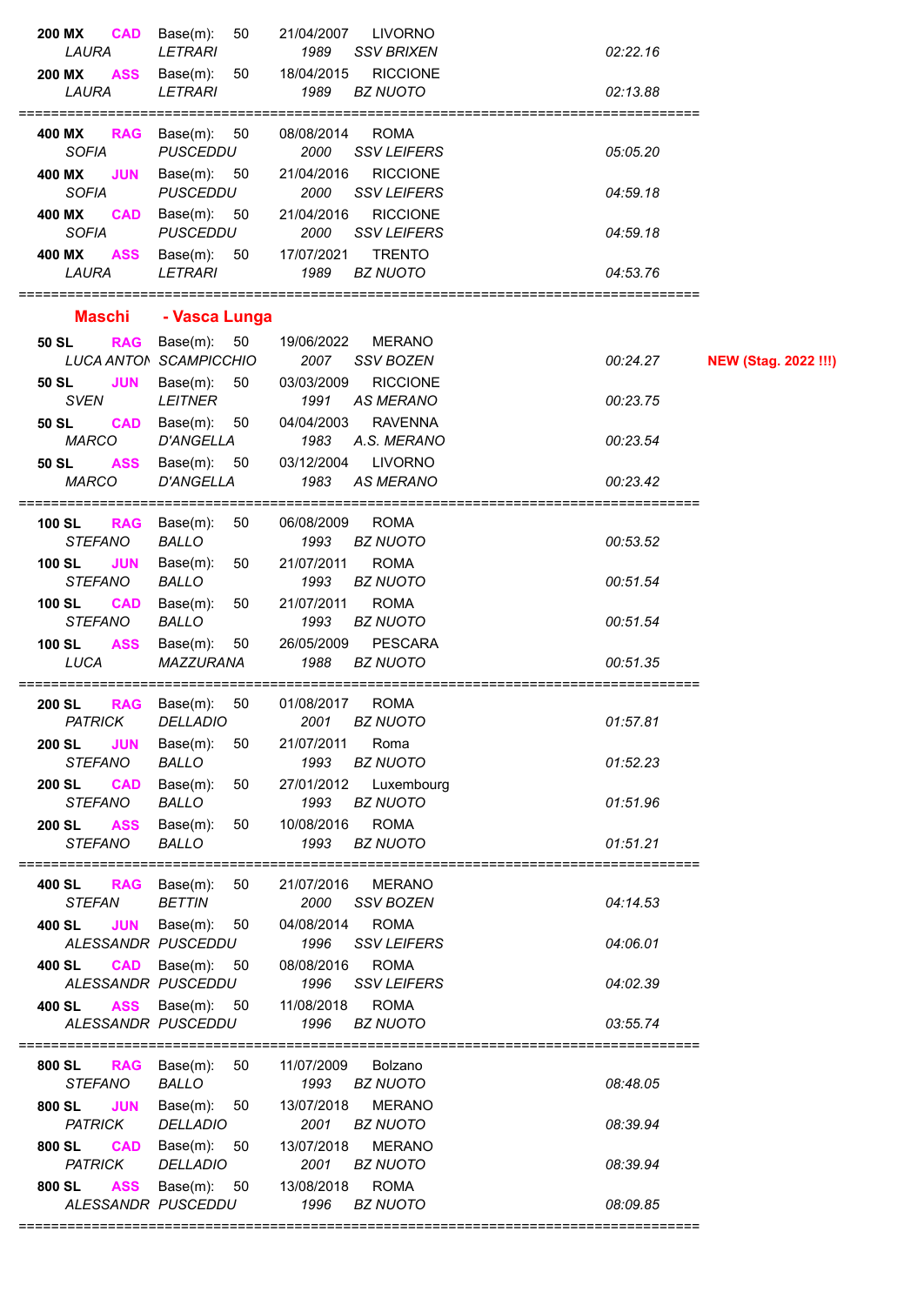| 1500 SL<br><b>RAG</b><br><b>DAVID</b>      | Base(m):<br>50<br><b>SPRINGHETTI</b>  | 15/07/2012<br>Trento<br>1996<br><b>SSV LEIFERS</b>        | 16:48.14 |
|--------------------------------------------|---------------------------------------|-----------------------------------------------------------|----------|
| 1500 SL<br><b>JUN</b>                      | Base $(m)$ : 50                       | 14/04/2019<br>MONASTIER(TV)                               |          |
| <b>PATRICK</b>                             | <b>DELLADIO</b>                       | 2001<br><b>BZ NUOTO</b>                                   | 16:28.87 |
| 1500 SL<br><b>CAD</b>                      | Base $(m)$ : 50<br>ALESSANDR PUSCEDDU | 23/07/2016<br><b>MERANO</b><br>1996<br><b>SSV LEIFERS</b> | 16:13.98 |
| <b>1500 SL ASS</b>                         | Base $(m)$ : 50                       | 04/08/2019<br><b>ROMA</b>                                 |          |
|                                            | ALESSANDR PUSCEDDU                    | 1996<br>BZ NUOTO                                          | 15:47.18 |
| 5000 SL                                    | ASS Base(m): 50                       | 08/04/2018<br><b>RICCIONE</b>                             |          |
|                                            | ALESSANDR PUSCEDDU                    | 1996<br>BZ NUOTO                                          | 54:31.62 |
| 50 DO<br><b>RAG</b>                        | Base(m): 50                           | 20/07/2017<br>Merano                                      |          |
| <b>PATRICK</b>                             | <b>DELLADIO</b>                       | 2001<br><b>BZ NUOTO</b>                                   | 00:28.41 |
| <b>JUN</b><br>50 DO<br><b>DANIEL</b>       | Base $(m)$ : 50<br><b>DONOLA</b>      | 13/05/2017<br>Regensburg<br>2000<br><b>SSV BOZEN</b>      | 00:27.55 |
| <b>CAD</b><br>50 DO                        | Base(m):<br>50                        | 06/08/2021<br><b>ROMA</b>                                 |          |
| <b>PATRICK</b>                             | <b>DELLADIO</b>                       | 2001<br><b>BZ NUOTO</b>                                   | 00:26.28 |
| 50 DO<br><b>ASS</b><br><b>PATRICK</b>      | Base $(m)$ : 50<br><b>DELLADIO</b>    | 06/08/2021<br><b>ROMA</b><br>2001<br><b>BZ NUOTO</b>      | 00:26.28 |
|                                            |                                       |                                                           |          |
| 100 DO<br><b>RAG</b>                       | Base(m): 50                           | 22/07/2017<br><b>MERANO</b><br><b>BZ NUOTO</b>            |          |
| <b>PATRICK</b><br><b>JUN</b><br>100 DO     | <b>DELLADIO</b><br>Base(m):<br>50     | 2001<br>01/08/2019<br><b>ROMA</b>                         | 00:59.80 |
| <b>PATRICK</b>                             | <b>DELLADIO</b>                       | 2001<br><b>BZ NUOTO</b>                                   | 00:56.24 |
| 100 DO<br><b>CAD</b><br><b>PATRICK</b>     | Base $(m)$ : 50<br><b>DELLADIO</b>    | 01/08/2019<br><b>ROMA</b><br>2001<br><b>BZ NUOTO</b>      | 00:56.24 |
| <b>ASS</b><br>100 DO                       | Base $(m)$ : 50                       | <b>ROMA</b><br>01/08/2019                                 |          |
| <b>PATRICK</b>                             | <b>DELLADIO</b>                       | 2001<br><b>BZ NUOTO</b>                                   | 00:56.24 |
| <b>RAG</b><br>200 DO                       | Base $(m)$ : 50                       | <b>ROMA</b><br>05/08/2017                                 |          |
| <b>PATRICK</b>                             | <b>DELLADIO</b>                       | 2001<br><b>BZ NUOTO</b>                                   | 02:03.90 |
| 200 DO<br><b>JUN</b><br><b>PATRICK</b>     | Base $(m)$ : 50<br><b>DELLADIO</b>    | 02/08/2019<br><b>ROMA</b><br><b>BZ NUOTO</b><br>2001      | 02:03.81 |
| <b>CAD</b><br>200 DO                       | 50<br>Base(m):                        | 02/08/2019<br><b>ROMA</b>                                 |          |
| <b>PATRICK</b><br><b>ASS</b><br>200 DO     | DELLADIO<br>Base $(m)$ : 50           | <b>BZ NUOTO</b><br>2001<br><b>ROMA</b><br>02/08/2019      | 02:03.81 |
| <b>PATRICK</b>                             | <b>DELLADIO</b>                       | 2001<br><b>BZ NUOTO</b>                                   | 02:03.81 |
|                                            |                                       |                                                           |          |
| <b>RAG</b><br>50 RA<br>ZACCARIA            | Base(m): 50<br>CASNA                  | <b>RICCIONE</b><br>14/04/2010<br>1995<br>BZ NUOTO         | 00:29.89 |
| <b>JUN</b><br><b>50 RA</b>                 | Base(m):<br>50                        | 19/12/2014<br><b>RICCIONE</b>                             |          |
| <b>ALEX</b><br><b>50 RA</b><br><b>CAD</b>  | BALDISSERI<br>Base(m):<br>50          | <b>AS MERANO</b><br>1997<br>13/08/2015<br><b>ROMA</b>     | 00:28.80 |
| <b>ZACCARIA</b>                            | CASNA                                 | <b>BZ NUOTO</b><br>1995                                   | 00:28.52 |
| <b>50 RA</b><br><b>ASS</b>                 | Base(m):<br>50                        | 19/04/2016<br>Riccione                                    |          |
| <b>ZACCARIA</b><br>===============         | CASNA                                 | 1995<br><b>BZ NUOTO</b>                                   | 00:28.41 |
| <b>RAG</b><br>100 RA                       | Base(m): 50                           | 25/07/2013<br>Roma                                        |          |
| ALEX<br><b>100 RA</b><br><b>JUN</b>        | BALDISSERI<br>Base $(m)$ : 50         | 1997 AS MERANO<br>20/12/2014<br><b>RICCIONE</b>           | 01:04.56 |
| <b>ALEX</b>                                | <b>BALDISSERI</b>                     | 1997<br>AS MERANO                                         | 01:02.11 |
| <b>100 RA</b><br><b>CAD</b>                | Base $(m)$ : 50                       | <b>RICCIONE</b><br>20/12/2014                             |          |
| <b>ALEX</b><br><b>100 RA</b><br><b>ASS</b> | <b>BALDISSERI</b><br>Base $(m)$ : 50  | 1997<br>AS MERANO<br>20/12/2014<br><b>RICCIONE</b>        | 01:02.11 |
| <b>ALEX</b>                                | <b>BALDISSERI</b>                     | <b>AS MERANO</b><br>1997                                  | 01:02.11 |
|                                            | =================================     |                                                           |          |
| <b>200 RA</b><br><b>DAVID</b>              | RAG Base(m): 50<br><b>SPRINGHETTI</b> | 02/08/2012<br>Roma<br>1996<br><b>SSV LEIFERS</b>          | 02:20.12 |
| <b>JUN</b><br><b>200 RA</b>                | Base $(m)$ : 50                       | <b>RICCIONE</b><br>11/04/2013                             |          |
| ZACCARIA                                   | CASNA                                 | <b>BZ NUOTO</b><br>1995                                   | 02:19.29 |